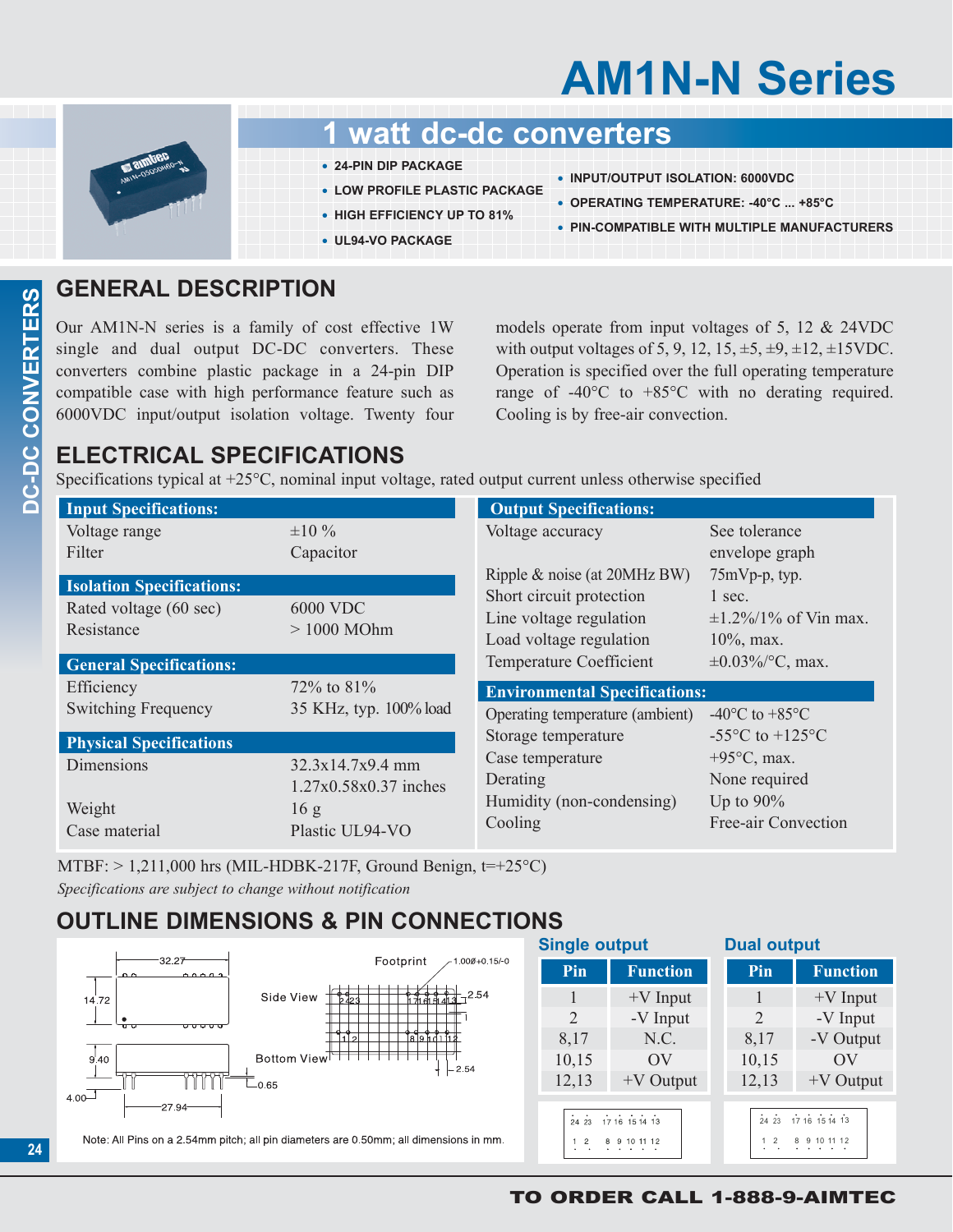# **AM1N-N Series**

| <b>MODELS</b>        |  |
|----------------------|--|
| <b>Single output</b> |  |

| <b>Models</b>   | <b>Input Voltage</b> | <b>Ouput Voltage</b> | <b>Ouput Current max.</b> |
|-----------------|----------------------|----------------------|---------------------------|
| AM1N-0505SH60-N | $5V \pm 10\%$        | 5VDC                 | 200mA                     |
| AM1N-0509SH60-N |                      | 9VDC                 | 111mA                     |
| AM1N-0512SH60-N |                      | 12VDC                | 84mA                      |
| AM1N-0515SH60-N |                      | 15VDC                | 67mA                      |
| AM1N-1205SH60-N | $12V \pm 10\%$       | 5VDC                 | 200mA                     |
| AM1N-1209SH60-N |                      | 9VDC                 | 111mA                     |
| AM1N-1212SH60-N |                      | 12VDC                | 84mA                      |
| AM1N-1215SH60-N |                      | 15VDC                | 67mA                      |
| AM1N-2405SH60-N | $24V \pm 10\%$       | 5VDC                 | 200mA                     |
| AM1N-2409SH60-N |                      | 9VDC                 | 111mA                     |
| AM1N-2412SH60-N |                      | 12VDC                | 84mA                      |
| AM1N-2415SH60-N |                      | 15VDC                | 67mA                      |

### **Dual output**

| <b>Models</b>   | <b>Input Voltage</b> | <b>Ouput Voltage</b> | <b>Ouput Current max.</b> |
|-----------------|----------------------|----------------------|---------------------------|
| AM1N-0505DH60-N | $5V \pm 10\%$        | 5VDC                 | $\pm 100$ mA              |
| AM1N-0509DH60-N |                      | 9VDC                 | $\pm 55 \text{mA}$        |
| AM1N-0512DH60-N |                      | 12VDC                | $\pm 42 \text{mA}$        |
| AM1N-0515DH60-N |                      | 15VDC                | $\pm 33 \text{mA}$        |
| AM1N-1205DH60-N | $12V \pm 10\%$       | 5VDC                 | $\pm 100$ mA              |
| AM1N-1209DH60-N |                      | 9VDC                 | $\pm 55 \text{mA}$        |
| AM1N-1212DH60-N |                      | 12VDC                | $\pm 42 \text{mA}$        |
| AM1N-1215DH60-N |                      | 15VDC                | $\pm 33 \text{mA}$        |
| AM1N-2405DH60-N | $24V \pm 10\%$       | 5VDC                 | $\pm 100$ mA              |
| AM1N-2409DH60-N |                      | 9VDC                 | $\pm 55 \text{mA}$        |
| AM1N-2412DH60-N |                      | 12VDC                | $\pm 42 \text{mA}$        |
| AM1N-2415DH60-N |                      | 15VDC                | $\pm 33 \text{mA}$        |

## **TYPICAL CHARACTERISTICS**